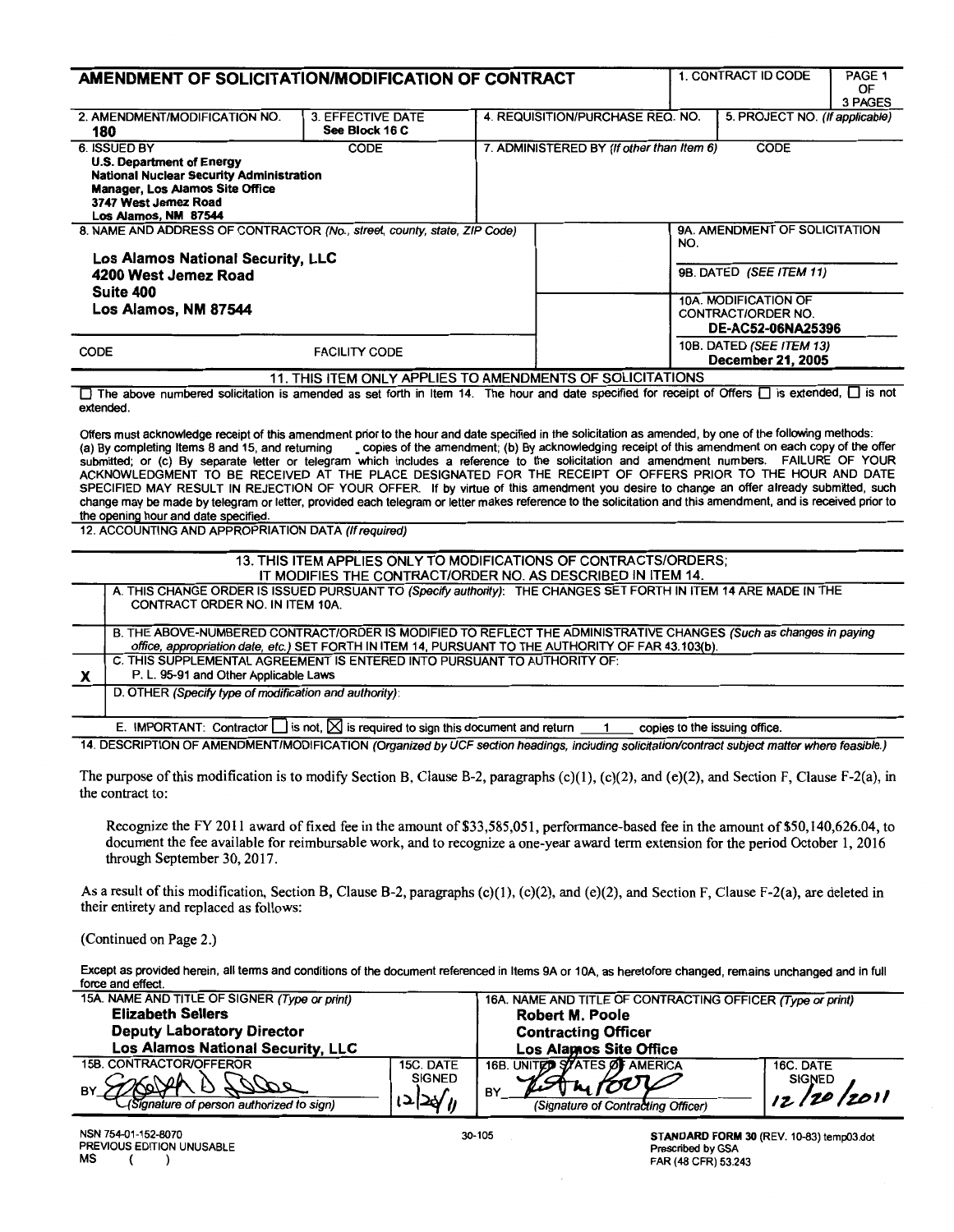Los Alamos National Security, LLC Contract No. DE-AC52-06NA25396 Modification 180 Page 2 of 3

## **Section B, Clause B-2, Contract Type and Value, paragraphs (c)(l) and (c)(2), are hereby revised and replaced as follows:**

- (c) Total Estimated Cost, including Fee, for the Contract's Basic Term related to the DOE/NNSA work effort, excluding Reimbursable work.
	- (1) The Total Estimated Cost, including fee, for the DOE/NNSA work effort, excluding Reimbursable work, for the Basic Term of the Contract is:

| Basic Term of the Contract  | <b>Total Estimated Cost and Fee</b> |
|-----------------------------|-------------------------------------|
| $01$ Jun $06 - 30$ Sep $06$ | 610,730,667                         |
| $01Oct06 - 30 Sep07$        | \$1,817,120,982                     |
| $01$ Oct $07 - 30$ Sep $08$ | \$1,822,433,640                     |
| $01Oct08 - 30 Sep09$        | *\$1,832,192,000                    |
| $01Oct09 - 30 Sept0$        | \$1,832,192,000                     |
| $010ct10 - 305ep11$         | ** \$1,832,192,000                  |
| $010ct11 - 305ep12$         | ** \$1,832,192,000                  |
| $010ct12 - 305ep13$         | \$1,832,192,000                     |
|                             |                                     |

\*Note: In FY2009, the total Congressional Appropriation was \$2,223,805,465. This exceeded the Total Estimated Cost and Fee by more than 10%. As a result the Maximum Available Fee increased in FY2009 by \$16,062,855. This amount was bilaterally agreed to be applied in FY2010 and FY2011 respectively.

\*\* Note: In FY2011, the total Congressional Appropriation was \$2,242,783,930. This exceeded the Total Estimated Cost and Fee by more than 10%. As a result the Maximum Available Fee increased in FY2011 by \$15,395,584. It was bilaterally agreed to apply \$13,000,000 to FY2011 per Contract Modification #173 and to add the remaining \$2,395,584 to the FY2012 Maximum Available Fee pool.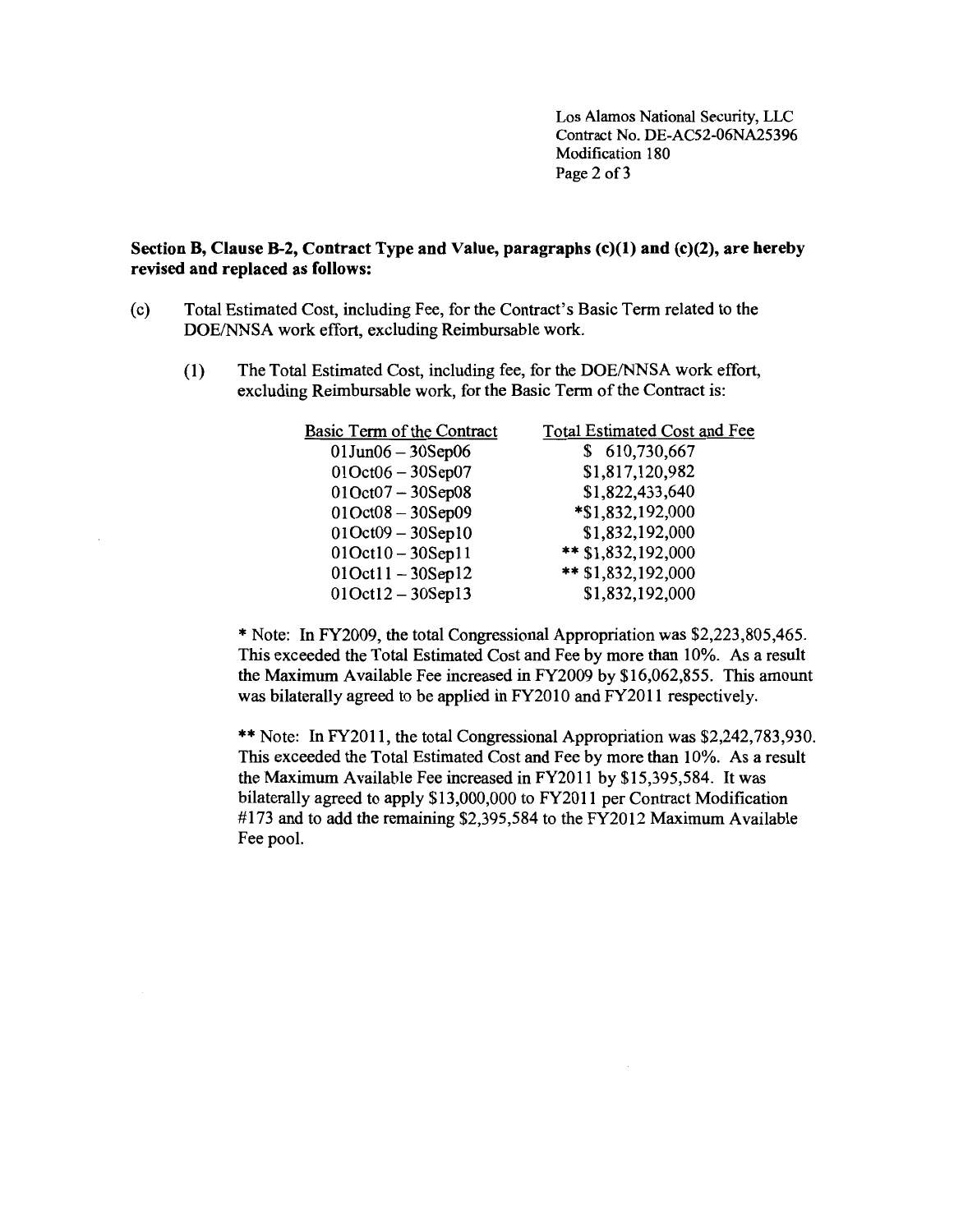Los Alamos National Security, LLC Contract No. DE-AC52-06NA25396 Modification 180 Page 3 of 3

Total Cost Plus

(2) The Maximum Available Fee related to the DOE/NNSA work effort, excluding Reimbursable work, for the Basic Term of the Contract is:

| <b>Contract Period</b>      | <b>Maximum Available Fee</b> |              |                  |                  | <b>Earned Fee</b> |                  |
|-----------------------------|------------------------------|--------------|------------------|------------------|-------------------|------------------|
|                             | At Risk<br><b>Fixed Fee</b>  |              | <b>Total Fee</b> | <b>Fixed Fee</b> | <b>At Risk</b>    | <b>Total Fee</b> |
|                             |                              | Fee          |                  |                  | Fee               | Earned *         |
| $01$ Jun $06 - 30$ Sep $06$ |                              |              | \$17,788,272     |                  |                   | \$17,788,272     |
| $01$ Oct $06 - 30$ Sep $07$ | \$21,984,000                 | \$51,296,000 | \$73,280,000     | \$21,984,004     | \$36,224,982      | \$58,208,986     |
| $01$ Oct $07 - 30$ Sep $08$ | \$21,984,000                 | \$51,296,000 | \$73,280,000     | \$21,984,000     | \$41,537,640      | \$63,521,640     |
| $01$ Oct $08 - 30$ Sep $09$ | \$21,984,000                 | \$51,296,000 | \$73,280,000     | \$21,984,000     | \$43,263,531      | \$65,247,531     |
| $01Oct09 - 30 Sept0$        | \$23,329,285                 | \$54,435,000 | $*$ \$77,764,285 | \$23,329,285     | \$44,262,497      | \$67,591,782     |
| $01$ Oct $10 - 30$ Sep $11$ | \$26,009,570                 | \$60,688,999 | **\$86,698,569   | \$26,009,570     | \$50,140,626      | \$76,150,196     |
| $01$ Oct $11 - 30$ Sep $12$ | \$19,954,675                 | \$46,560,909 | ***\$66,515,584  |                  |                   |                  |
| $01Oct12 - 30 Sep13$        |                              |              | \$59,540,000     |                  |                   |                  |

\*Note: This amount is the sum of the original FY 10 fee (\$68,700,000), plus \$9,064,285 due to increase in Total Estimated Cost and Fee during FY 09.

\*\*Note: This amount is the sum of the original FY 11 fee (\$68,700,000), plus \$6,998,570 due to increase in Total Estimated Cost and Fee during FY 09. Also note that the MAF was bilaterally reduced by \$2,000,000, for a future project resulting in \$73,698,570 MAF at the beginning of FY11. Contract Modification #173 added \$13,000,000 to the MAF due to an increase in Total Estimated Cost and Fee during FY11. It was bilaterally agreed that any additional FY11 fee adjustment (\$2,395,584) would be applied to the FY12 MAF in a future modification.

\*\*\*Note: This amount is the sum of the original FY12 Fee (\$64,120,000), plus \$2,395,584, the final FY11 incremental fee greater than \$13,000,000, resulting in \$66,515,584 of Total Fee for FY2012.

## Section B, Clause B-2, Contract Type and Value, paragraph (e) (2), is hereby revised and replaced as follows:

- (e) Estimated Cost and Fee for Reimbursable Work.
	- (2) The Estimated Cost and Fixed Fee related to the Reimbursable work effort for the specified period is:

| <b>Contract Period</b>      | <b>Estimated Cost</b> | Fixed Fee   | Fixed Fee     |
|-----------------------------|-----------------------|-------------|---------------|
| $01$ Jun $06 - 30$ Sep $06$ | \$88,310,784          | \$2,207,770 | \$90,518,554  |
| $01$ Oct $06 - 30$ Sep $07$ | \$295,753,911         | \$7,393,098 | \$303,117,009 |
| $01Oct07 - 30 Sep08$        | \$292,171,316         | \$7,304,283 | \$299,475,599 |
| $010ct08 - 30Sep09$         | \$275,434,538         | \$6,885,864 | \$282,320,402 |
| $010ct09 - 305ep10$         | \$263,682,551         | \$6,592,064 | \$270,274,615 |
| $010ct10 - 305ep11$         | \$303,019,246         | \$7,575,481 | \$310,594,727 |
| $010ct11 - 305ep12$         | \$319,796,393         | \$7,994,910 | \$327,791,303 |
| $010ct12 - 305ep13$         |                       |             |               |
|                             |                       |             |               |